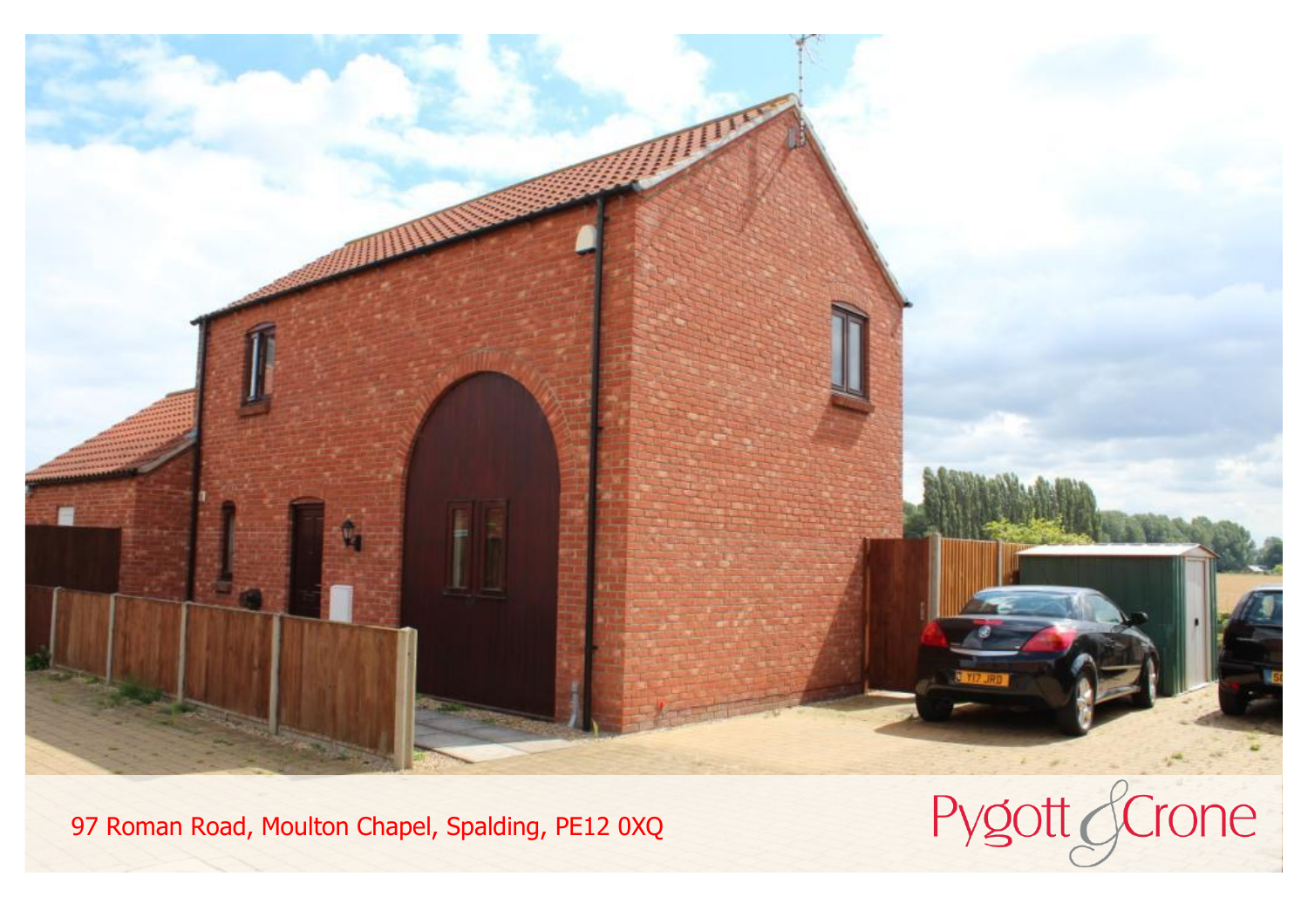













**Platinum**<br>Trusted<br>Service<br>Award naea | propertymark **PROTECTED** 大大大大大 2022 feefo<sup>es</sup>



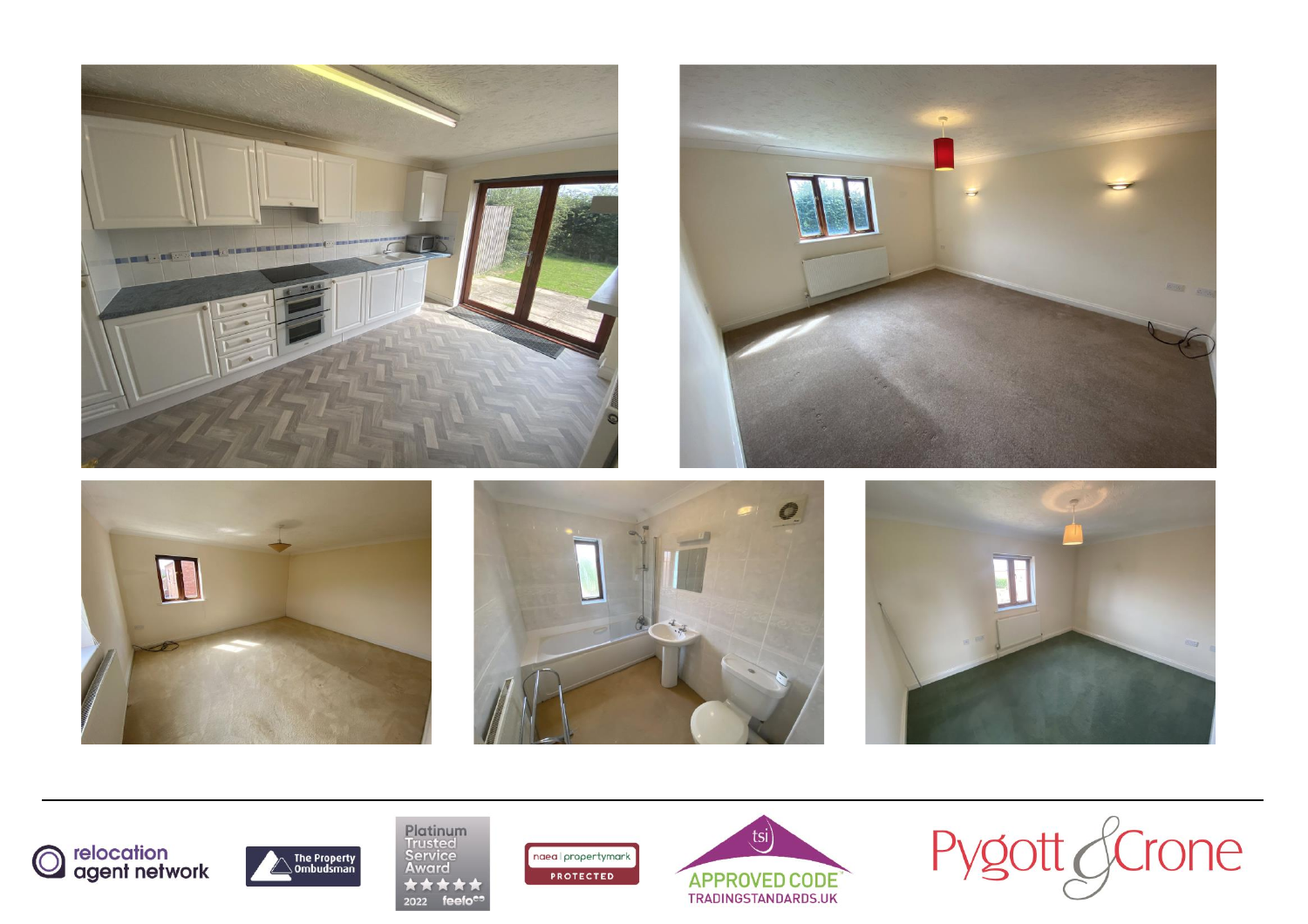## 97 Roman Road, Moulton Chapel, Spalding, PE12 0XQ

- ·Detached Barn Conversion
- ·Kitchen Diner
- · Lounge, Cloakroom

## £675 PCM www.pygott-crone.com

- · Two Double Bedrooms, Bathroom  $\bullet$
- · Off Road Parking, Rear Garden
- · Deposit £775.00,
- EPC Rating C
	- · Available June, Council Tax Band C
	- · Holding Deposit (per tenancy) £155.76

## Pygott & Crone

19 Southgate Sleaford NG34 7SU 01529 411650 lettings@pygott-crone.com

We are pleased to present this detached barn conversion, which is situated within <sup>a</sup> small development. The accommodation comprises; Entrance Hall, Cloakroom, Lounge, Dining Kitchen, Two Double Bedrooms and Family Bathroom. The property also benefits from double glazing and oil fired central heating. Outside the property is accessed via <sup>a</sup> private drive leading to <sup>a</sup> further driveway providing off road parking and <sup>a</sup> lawned rear garden adjoining open fields. Deposit £775.00. Available June. EPC Rating C. Council Tax Band C.

Total Income Required to Pass Affordability Check - £23,750 pa.

Holding Deposit (per tenancy) £155.76

agent network

One week's rent. This is to reserve <sup>a</sup> property. Please Note: This will be withheld if any relevant person (including any guarantor(s)) withdraw from the tenancy, fail <sup>a</sup> Right-to-Rent check, provide materially significant false or misleading information, or fail to sign their tenancy agreement (and / or Deed of Guarantee) within 15 calendar days (or other Deadline for Agreement as mutually agreed in writing)

Immigration Act 2014 and the right to rent regulation. Prospective tenants and dependants over 18 will be required to produce original identification documentation when renting in the UK.

The original identification will need to be provided when applying for <sup>a</sup> property to rent and on the 1st day of the tenancy. Inability to provide original I.D will prevent the tenancy from commencing.

 $\mathcal{M}$  , and the village location of experimental amenities,  $\mathcal{M}$ including <sup>a</sup> primary school, one chapel, one church, two public houses, post office, post office, post office, but check the post office general stores, have but check the post of

where the is a wide range of sporting, education and sporting, education and sporting, education and sporting,  $\star$  $\sim$  2022

**relocation**<br> **creapt petwork**<br> **Creapt petwork**<br> **Cream the market of miles for the market of market is six model of the market of market is six model of the market of market of the market of the market of the market of t** 





naea | propertymark

**PROTECTED** 

Award